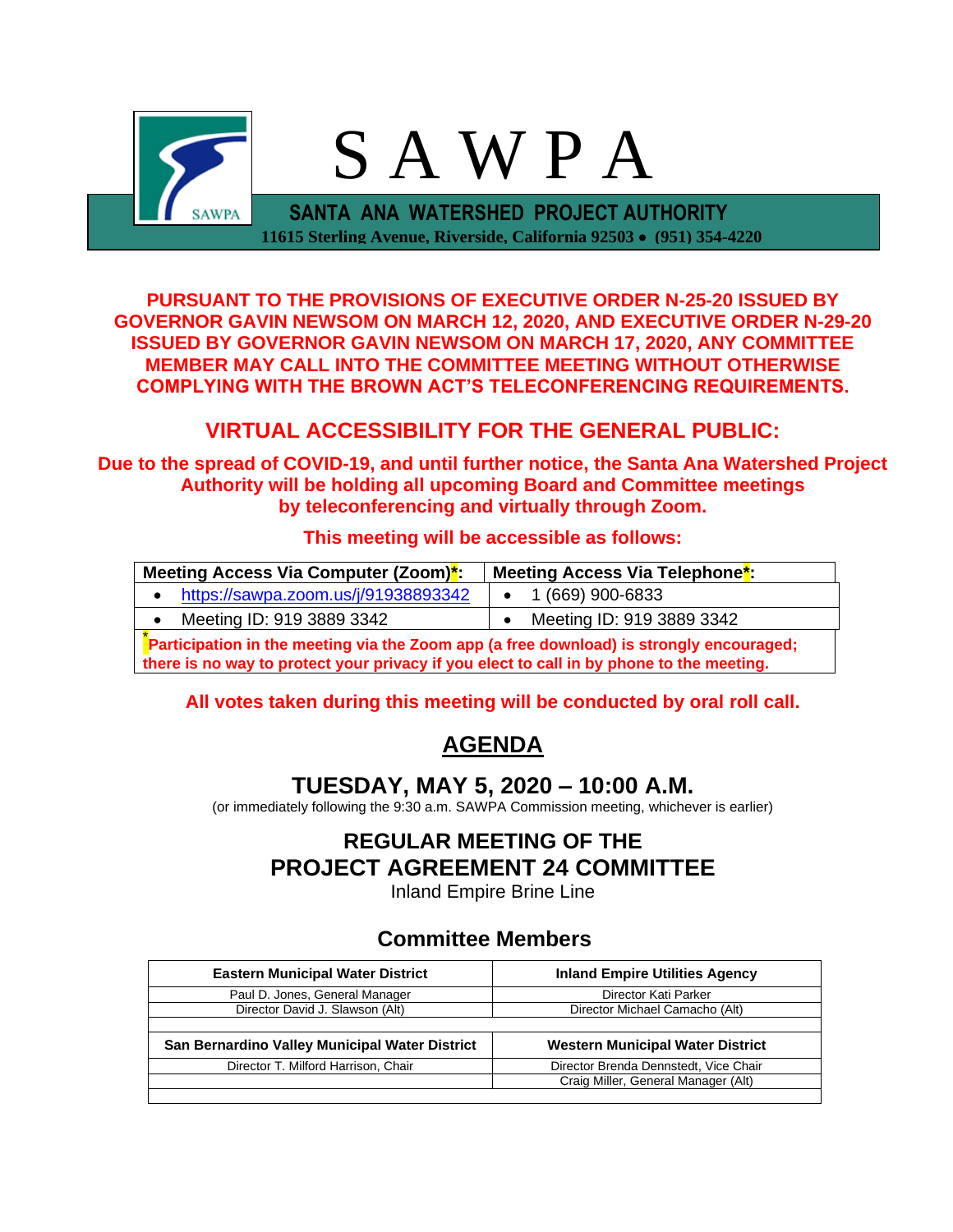### **1. CALL TO ORDER | PLEDGE OF ALLEGIANCE (T. Milford Harrison, Chair)**

### **2. PUBLIC COMMENTS**

Members of the public may address the Committee on items within the jurisdiction of the Committee; however, no action may be taken on an item not appearing on the agenda unless the action is otherwise authorized by Government Code §54954.2(b).

### **3. ITEMS TO BE ADDED OR DELETED**

Pursuant to Government Code §54954.2(b), items may be added on which there is a need to take immediate action and the need for action came to the attention of the Santa Ana Watershed Project Authority subsequent to the posting of the agenda.

#### **4. APPROVAL OF MEETING MINUTES: April 7, 2020**

**Recommendation:** Approve as posted.

#### **5. COMMITTEE DISCUSSION/ACTION ITEMS**

#### **A. INLAND EMPIRE BRINE LINE RATE RESOLUTION (continued from April 7, 2020) (PA24#2020.8)**

**Presenter:** Carlos Quintero | Karen Williams

**Recommendation:** Recommend approval by the SAWPA Commission of Resolution No. 2020-06 establishing the new Inland Empire Brine Line rates with one of five options and direct staff to prepare a Brine Line Asset Criticality Study:

#### **Options:**

- 1. adopt rates based on the FY20-21 budget to be effective July 1, 2020;
- 2. adopt rates based on the FY20-21 budget to be effective January 1, 2021;
- 3. increase the BOD and TSS component only to match costs imposed by OCSD effective July 1, 2020 with no change to the volumetric component (flow);
- 4. increase the BOD and TSS component to match costs imposed by OCSD effective July 1, 2020 with no change to the volumetric component (flow) through December 31, 2020 and adoption of rates based on the FY20-21 budget effective January 1, 2021; or
- 5. defer any rate increase for FY20-21 (July 1, 2020 through June 30, 2021).

#### **B. BRINE LINE ORDINANCE REVISIONS | RELEASE FOR PUBLIC REVIEW UPDATE (PA24#2020.9)**

**Presenter:** Lucas Gilbert **Recommendation:** Receive and file.

#### **6. INFORMATIONAL REPORTS**

Recommendation: Receive for information.

**A. BRINE LINE FINANCIAL REPORT – FEBRUARY 2020 Presenter:** Karen Williams

#### **7. REQUEST FOR FUTURE AGENDA ITEMS**

#### **8. CLOSED SESSION**

There were no Closed Session items anticipated at the time of the posting of this agenda.